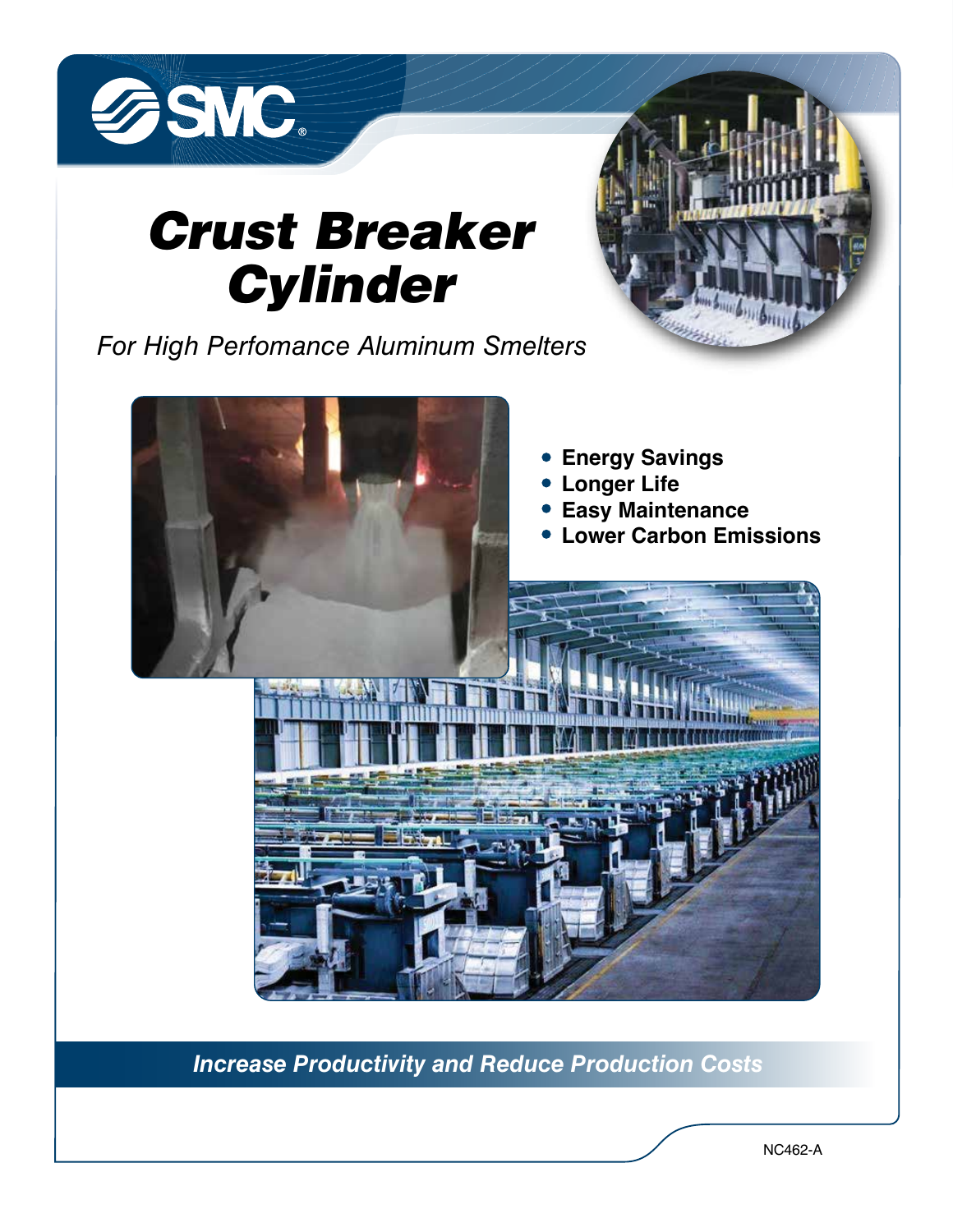## *SMC Crust Breaker Cylinder Making a Difference!*



**多SMC** 

### Providing Energy Savings, Longer Service Life and Reducing Carbon Emissions.

- Special Dust Resistant Construction
- Special Heat Resistant Construction
- Special Anti‐Lateral Load Construction

### Easy Maintenance

- Mounting dimensions same as current crust breaker cylinders
- Retaining plate reduces repair time for seal packing replacement

## Three models of Crust Breaker Cylinders to meet varying environmental conditions



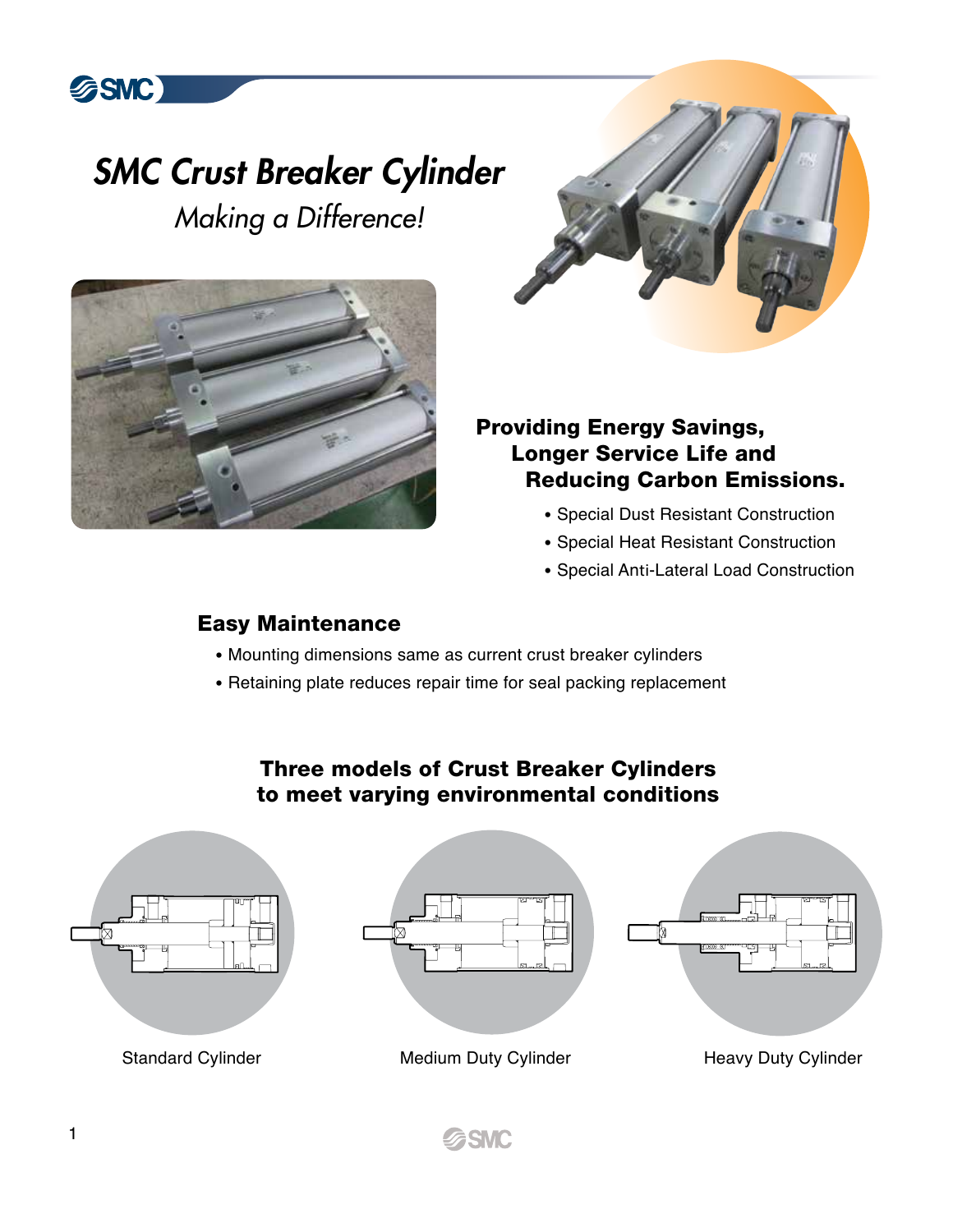## *CO2 reduction can be realized with SMC's Crust Breaker Cylinder*

Typically carbon emissions can occur when a cylinder is not breaking the crust formed in a pot every time it is extended.

SMC Crust Breaker Cylinders continued dependability of no force lost do to any internal air leakage assures preventing increased CO2 emissions due to higher pot temperatures.

SMC's Crust Breaker Cylinders performance can help provide approximately 45% reduction in CO2 emissions. Helping the environment and reducing costs.



**SMC** 

## *SMC's approach to Energy Savings*

**Energy-saving measures can be divided into two main categories. They are** 

Easy-to-implement, effective measures with a priority on energy efficiency **can help you take your energy savings to the next level!**